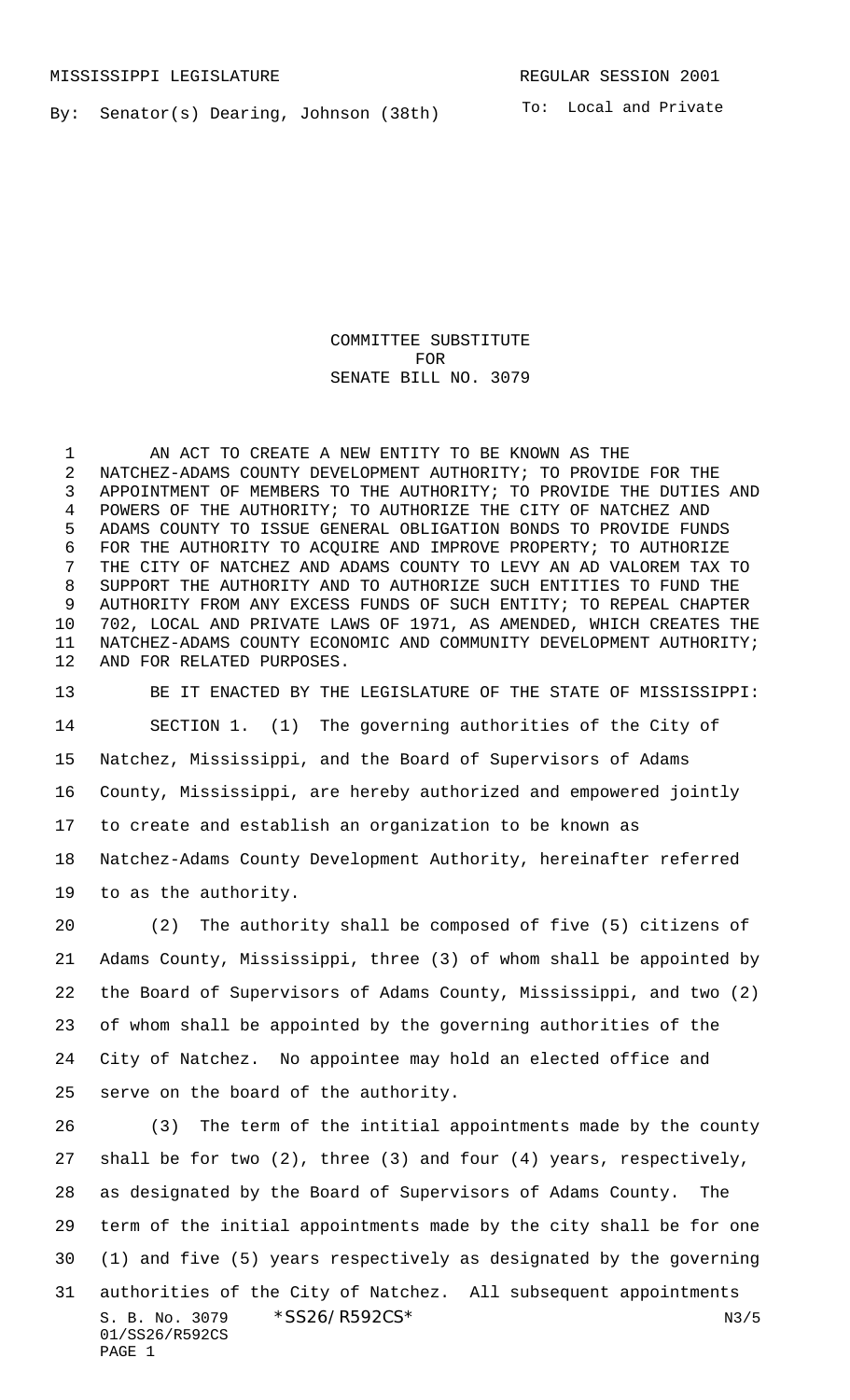shall be made in the same manner as the initial appointments for a term of four (4) years or until their successors are appointed and qualified. All appointments made to the authority shall be made within thirty (30) days from and after the effective date of this act.

 (4) In making appointments to the authority, the Board of Supervisors of Adams County and the governing authorities of the City of Natchez shall strive to maintain a ratio reflective of the population of Adams County, Mississippi, and shall each specifically strive to assure that no racial group have more than sixty percent (60%) nor less than forty percent (40%) representation on the authority.

 (5) Members of the Natchez-Adams County Development Authority in place before the effective date of this act shall serve as members of the authority until the appointment and qualification of new authority members.

S. B. No. 3079 \* SS26/R592CS\* 01/SS26/R592CS PAGE 2 SECTION 2. Before entering upon the duties of office, each member of the authority shall take and subscribe to the oath of office required by Section 268, Mississippi Constitution of 1890, and shall give bond in the sum of Twenty Thousand Dollars (\$20,000.00), conditioned upon the faithful performance of his or her duties, each bond to be payable to and approved by the authority. Premiums for said bond shall be paid by the authority. SECTION 3. (1) The members of the authority shall meet at the Adams County Courthouse within thirty (30) days after all initial appointments have been made and shall elect from among their number a chairman, vice chairman and secretary-treasurer of the authority and shall adopt a seal and such by-laws, rules and regulations as may be necessary to govern the time, place and manner for holding subsequent meetings of the authority and for the conduct of its business, not inconsistent with the provisions of this act. The authority shall record and retain minutes of all meetings. Any action taken by the authority shall be official at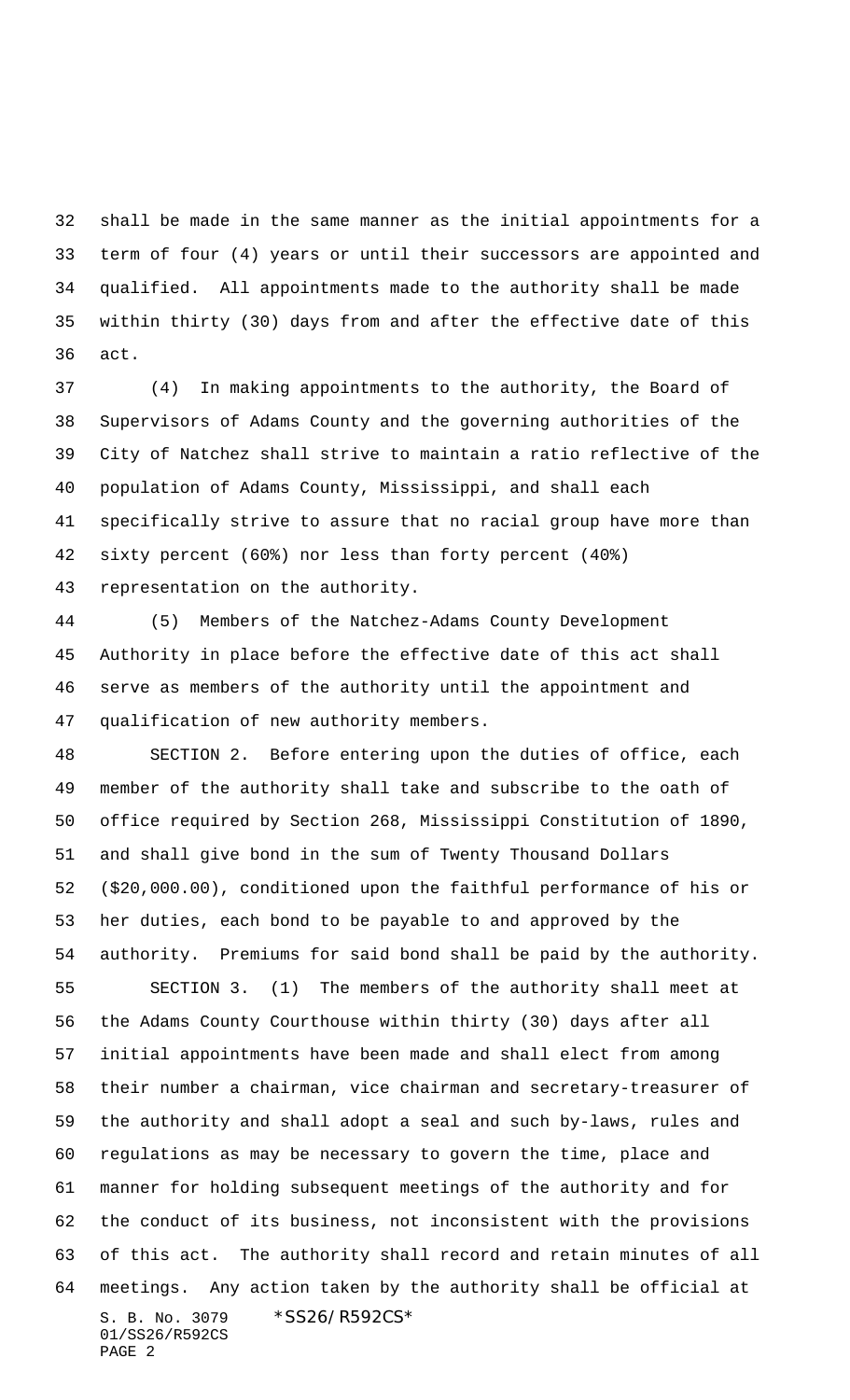the time the action is taken. Actions may be taken by the authority at any regular, special or adjourned meeting.

 (2) The authority is hereby authorized to promulgate such reasonable rules and regulations as it shall deem necessary to effectuate the intent and purposes of this act, which are not in contravention of this act or any other law, and is further authorized, in its discretion, to appoint an executive committee from its membership to perform certain duties and functions and exercise such power and authority as the authority by duly adopted resolution shall prescribe.

 (3) The members of the authority shall serve without salary or compensation, but may be reimbursed for actual expenses, 77 including mileage and travel expenses, whether within or without the State of Mississippi, incurred in the performance of their duties, as authorized by Section 25-3-41, Mississippi Code of 1972.

 (4) The fiscal year for the authority shall be from October 1 of one year through September 30 of the following year. SECTION 4. (1) The authority is hereby granted the following powers, together with all powers incidental thereto or necessary for the performance of those hereinafter stated, in order to effectuate the purposes of this act:

 (a) To acquire by gift, purchase or otherwise, and to own, lease, hold, maintain, control and develop, real estate and improvements thereof situated within the county, either within or without the corporate limits of a municipality, for development, use or operation as one or more industrial park complexes, buildings or sites or economic development districts.

 (b) To engage in works of internal improvement for such sites, including, but not limited to, construction or contracting for the construction of streets, roads, railroads, site improvements, water, sewerage, drainage, pollution and other

S. B. No. 3079 \*SS26/R592CS\* 01/SS26/R592CS PAGE 3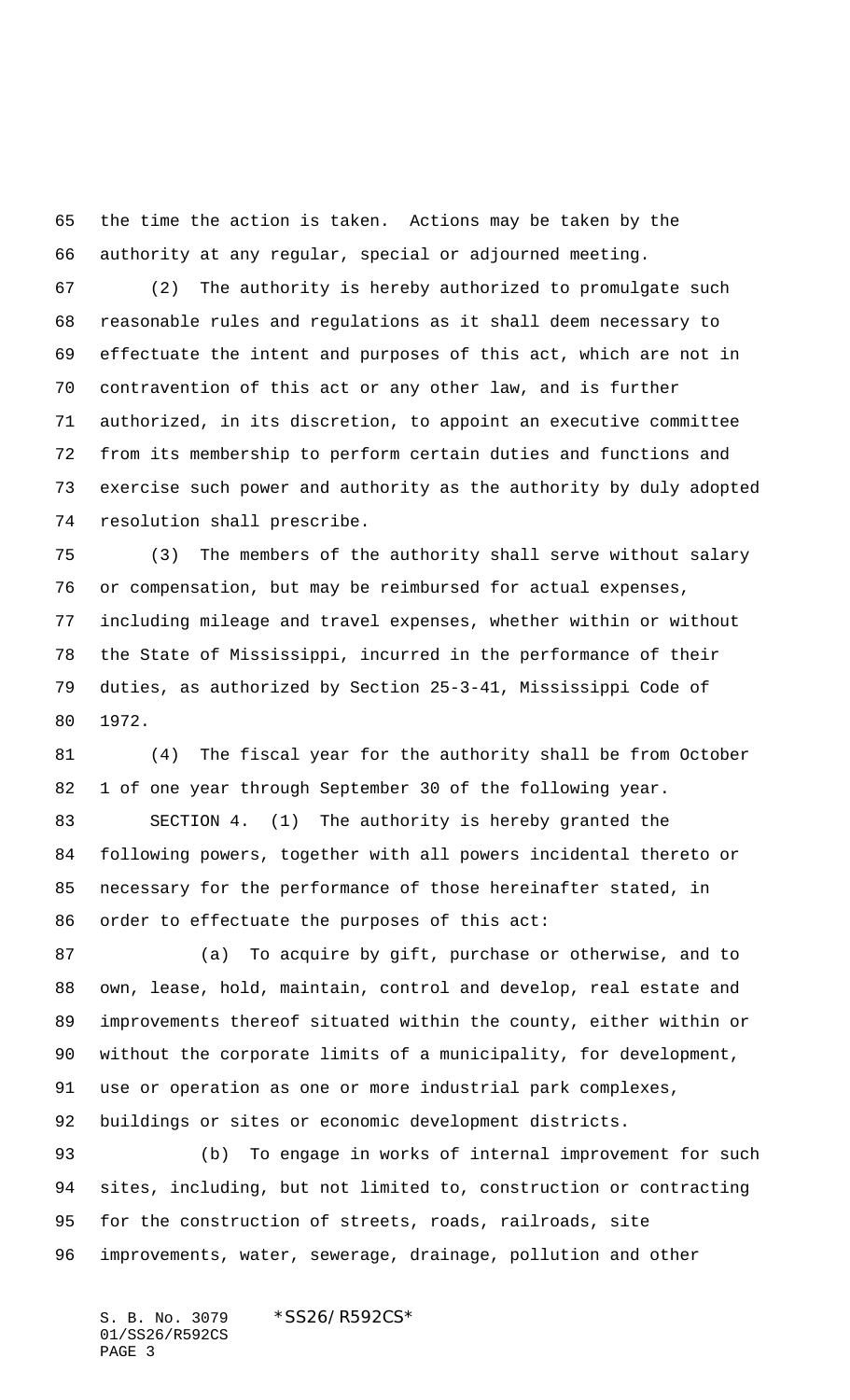related facilities necessary or required for industrial or economic development use and development of projects.

 (c) To acquire, purchase, install, lease, construct, own, hold, equip, control, maintain, use, operate and repair such structures and facilities as are determined to be necessary and convenient for the planning, development, use, operation and maintenance of projects for industrial or economic development purposes, including, but not limited to, buildings, utility installations, elevators, compressors, warehouses, air, rail and other transportation terminals and pollution control facilities. In the event the authority takes by gift or otherwise any land, buildings or other tangible assets from any persons, firms or corporations, public or private, the authority may assume all or any part of the liabilities resulting from such acceptance under such terms and conditions as will be in the best interest of the citizens of Adams County.

 (d) To sell, lease, trade, exchange or otherwise dispose of industrial sites and improvements thereon situated within projects to individuals, firms or corporations, public or private, for all types of industrial, economic, commercial and agricultural uses upon such terms and conditions, for such consideration, and with such safeguards as it determines will best promote and protect the public interest, convenience and necessity, and to execute deeds, leases, contracts, easements and other legal instruments necessary or convenient therefor.

 (e) To fix and prescribe fees, charges and rates for the use of any water, sewerage, utilities, pollution or other facilities constructed, owned and operated by the authority in connection with a project and to collect the same from persons, firms and corporations using the same for industrial, commercial or agricultural purposes, except as to rates and charges against common carriers regulated by an agency of the federal government or the Mississippi Public Service Commission.

S. B. No. 3079 \* SS26/R592CS\* 01/SS26/R592CS PAGE 4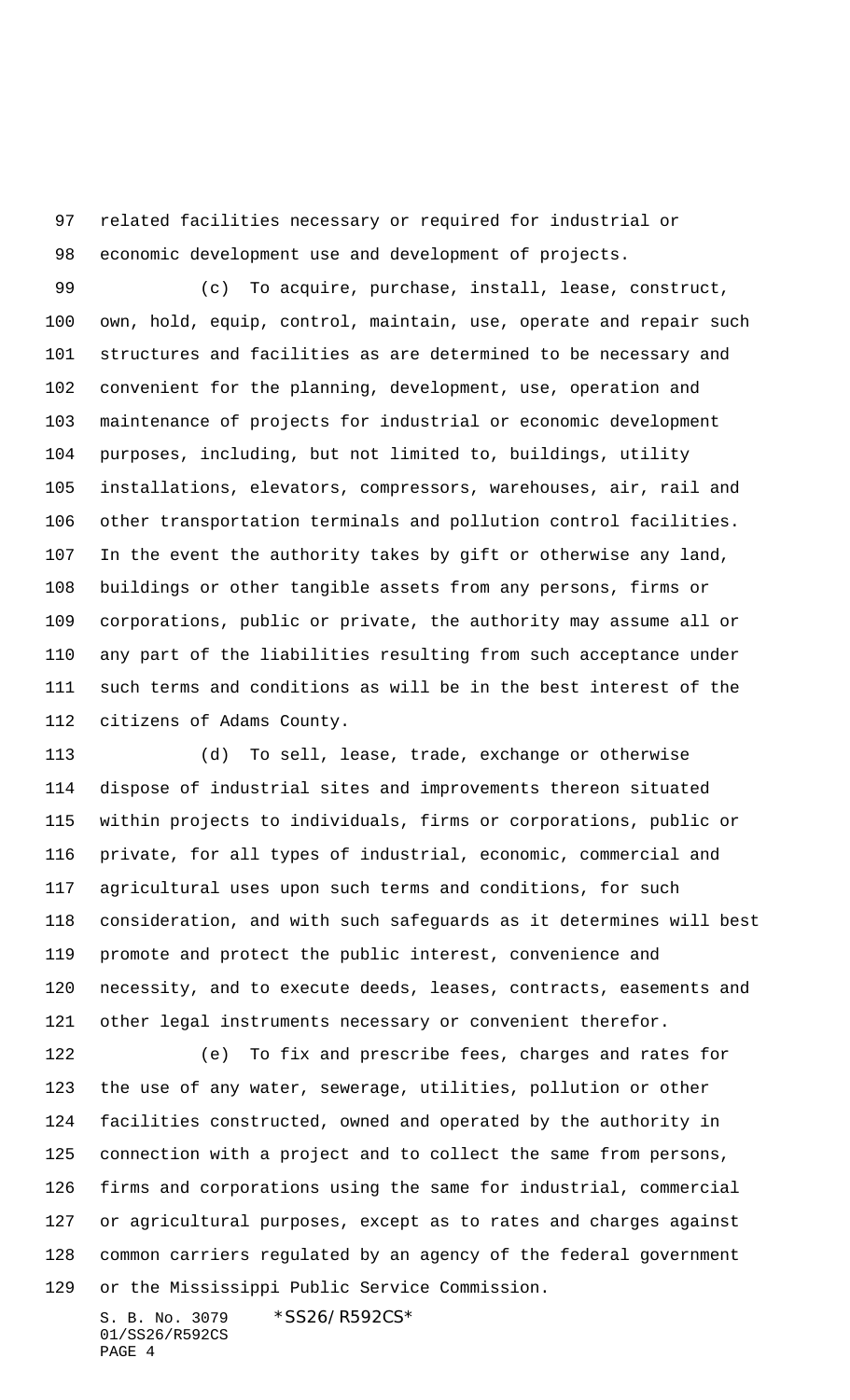(f) To employ an executive director and a minority economic development director, and to employ a staff or to contract for staff and professional services with other organizations such as attorneys, engineers, accountants, consultants and such personnel as shall be reasonably necessary to carry out the duties and powers authorized by this act.

 (g) To expend funds to promote and solicit new business and industry for the City of Natchez and Adams County and to provide services which will ensure the continued operation and expansion of existing industry in the City of Natchez and Adams County.

 (h) To sue and be sued, complain and defend, in its own name, but with and limited by the same governmental immunity from suit as is accorded to Adams County by the Constitution and laws of the State of Mississippi.

 (i) To borrow money, from time to time, and to pledge anticipated income from all sources toward the repayment of same.

 (j) To lend money for purposes within the intent of this act, invest and reinvest its funds, and take and hold real and personal property as security for the payment of funds so loaned or invested.

 (k) To conduct its business, carry on its operations, and have offices and exercise the powers granted by this act in any state, territory, district or possession of the United States, or in any foreign country.

 (l) To have and exercise all powers necessary or convenient to effect any or all of the purposes for which the authority is organized, not inconsistent with the laws of Mississippi.

 (m) To pledge to one or more lending institutions the revenues to be derived from the tax levy authorized under Section 13 of this act for such period of time as is necessary to repay

S. B. No. 3079 \*SS26/R592CS\* 01/SS26/R592CS PAGE 5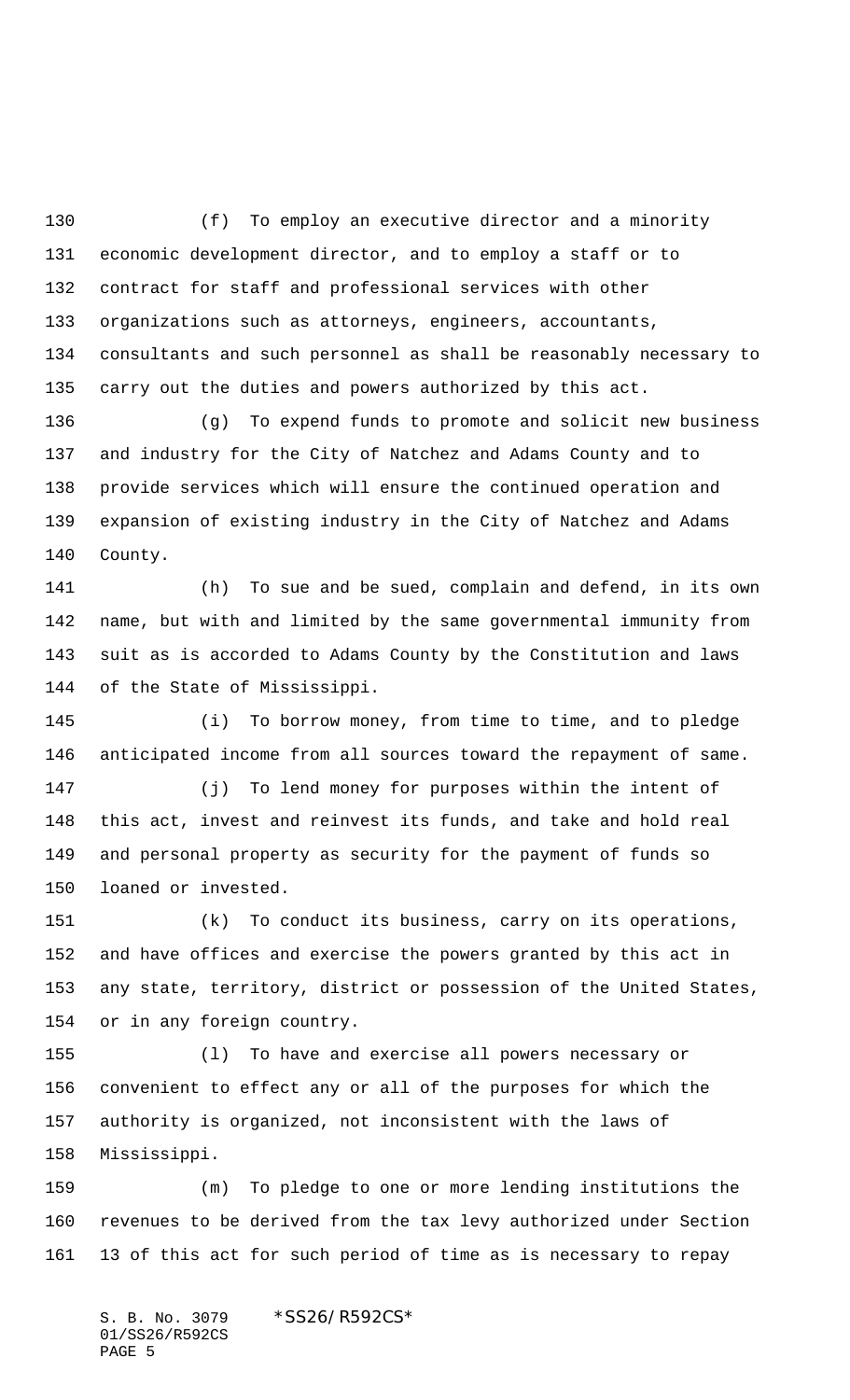any loan or loans incurred by the authority for the purpose of accomplishing the provisions of this act.

 (n) To adopt and issue a certificate of necessity to use the power of eminent domain in the acquisition of real property. Upon the adoption of such certificate of need which shall state the description of the real property needed to be acquired by eminent domain, the authority shall transmit a copy of such certificate to the Board of Supervisors of Adams County, Mississippi, and to the governing authorities of the City of Natchez, Mississippi, which bodies may initiate proceedings under the provisions of Title 11, Chapter 27, Mississippi Code of 1972. The eminent domain proceedings thereby initiated shall be conducted according to and governed by the provisions of Title 11, Chapter 27, Mississippi Code of 1972.

 (2) The governing authorities of the City of Natchez and the Adams County Board of Supervisors, upon the request of the authority, are each authorized to issue bonds for the purposes authorized by this act, the principal of and interest on which shall be payable solely out of the revenue derived from the sale, operation and leasing of a project and its facilities, except as provided hereinafter in this act. The terms, conditions, forms and laws applicable to such bonds shall be as provided in Sections 57-3-11 through 57-3-23, Mississippi Code of 1972.

 (3) Contracts for the acquisition, construction, improvement, equipping and furnishing of a project shall be entered into upon the basis of public bidding pursuant to Section 31-7-1 et seq., Mississippi Code of 1972.

S. B. No. 3079 \* SS26/R592CS\* 01/SS26/R592CS (4) Any sale or lease of all or part of a project may be executed upon such terms and conditions and for such monetary rental or other consideration as may be found adequate and approved by the authority in orders or resolutions authorizing the same. Any covenants and obligations of lessees or sublessees to make expenditures in determined amounts, and within such time or

PAGE 6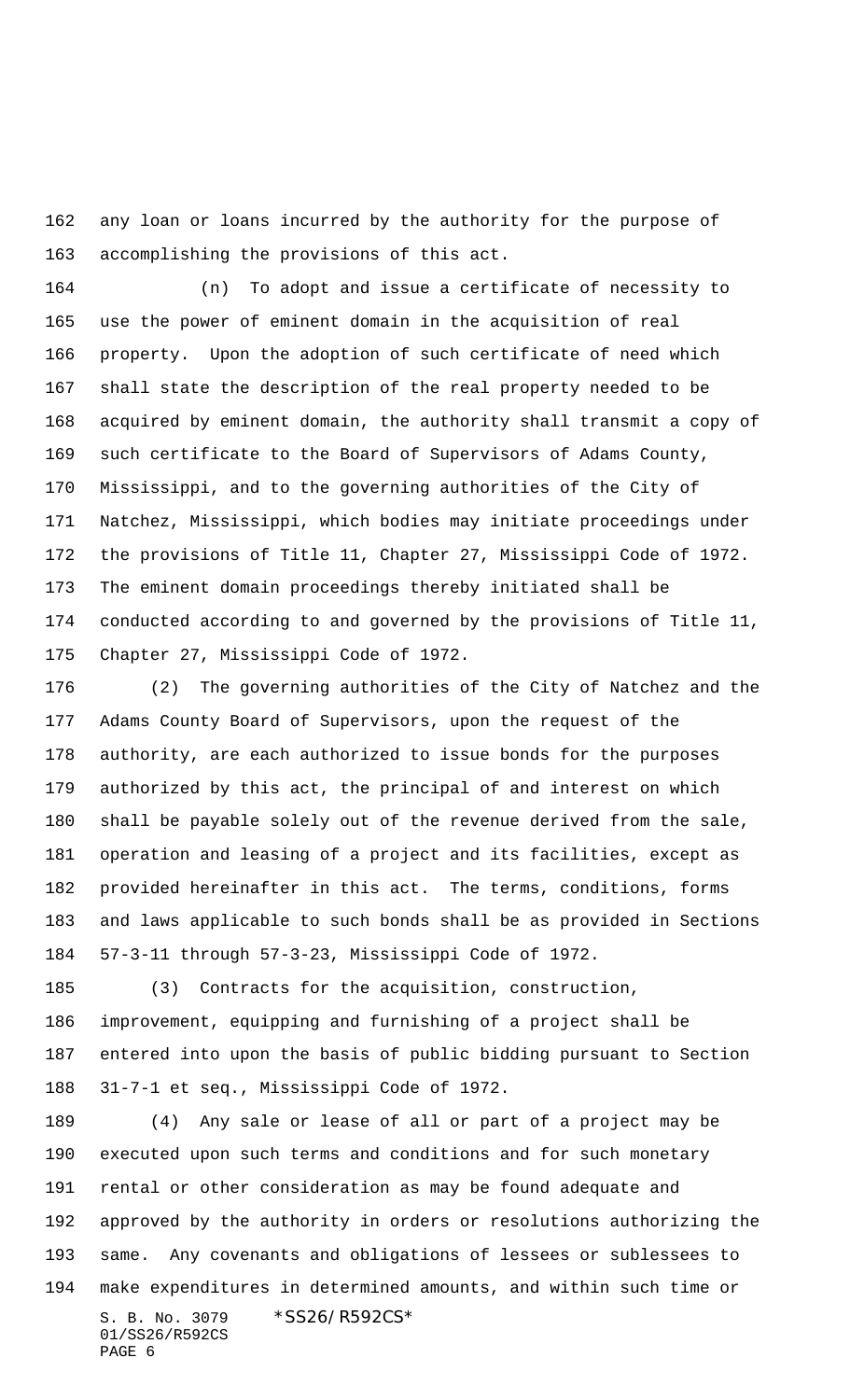times, for improvements to be erected on the land owned or otherwise held by the authority, and to conduct thereon industrial, commercial, economic, agricultural or public purpose operations in such aggregate payroll amounts and for such period of time or times as may be determined and defined in such sale or lease, and to give preference in employment where practicable to qualified residents of the city and county, shall, if included in such sale or lease, constitute and be deemed adequate and sufficient consideration for the execution of any such sale or lease, and no monetary rental or other consideration may be required; any such instrument may contain reasonable provisions giving the lessee the right to remove its or his improvements upon termination of the lease.

 SECTION 5. (1) For the purpose of providing funds to defray the expense of acquiring properties pursuant to Section 4 of this act and the expense of improving such property, as provided by this act, the governing authorities of the City of Natchez and the Board of Supervisors of Adams County are hereby authorized to borrow an aggregate amount not in excess of Ten Million Dollars (\$10,000,000.00) and to issue the negotiable bonds of such governmental subdivisions as evidence of the indebtedness so incurred. Nothing herein shall prevent the governmental subdivisions from issuing such bonds, and the bonds authorized herein may be issued on a countywide basis by Adams County only or, if issued by the City of Natchez as a municipal enterprise, then the bonds shall be issued on a municipal basis only by the municipality.

S. B. No. 3079 \*SS26/R592CS\* 01/SS26/R592CS PAGE 7 (2) The principal of and interest on the bonds authorized hereunder shall be payable in the manner provided in this section. Such bonds shall bear such date or dates, be in such denomination or denominations, bear interest at such rate or rates not exceeding the limits set forth in Section 75-17-101, Mississippi Code of 1972, be payable at such place or places within or without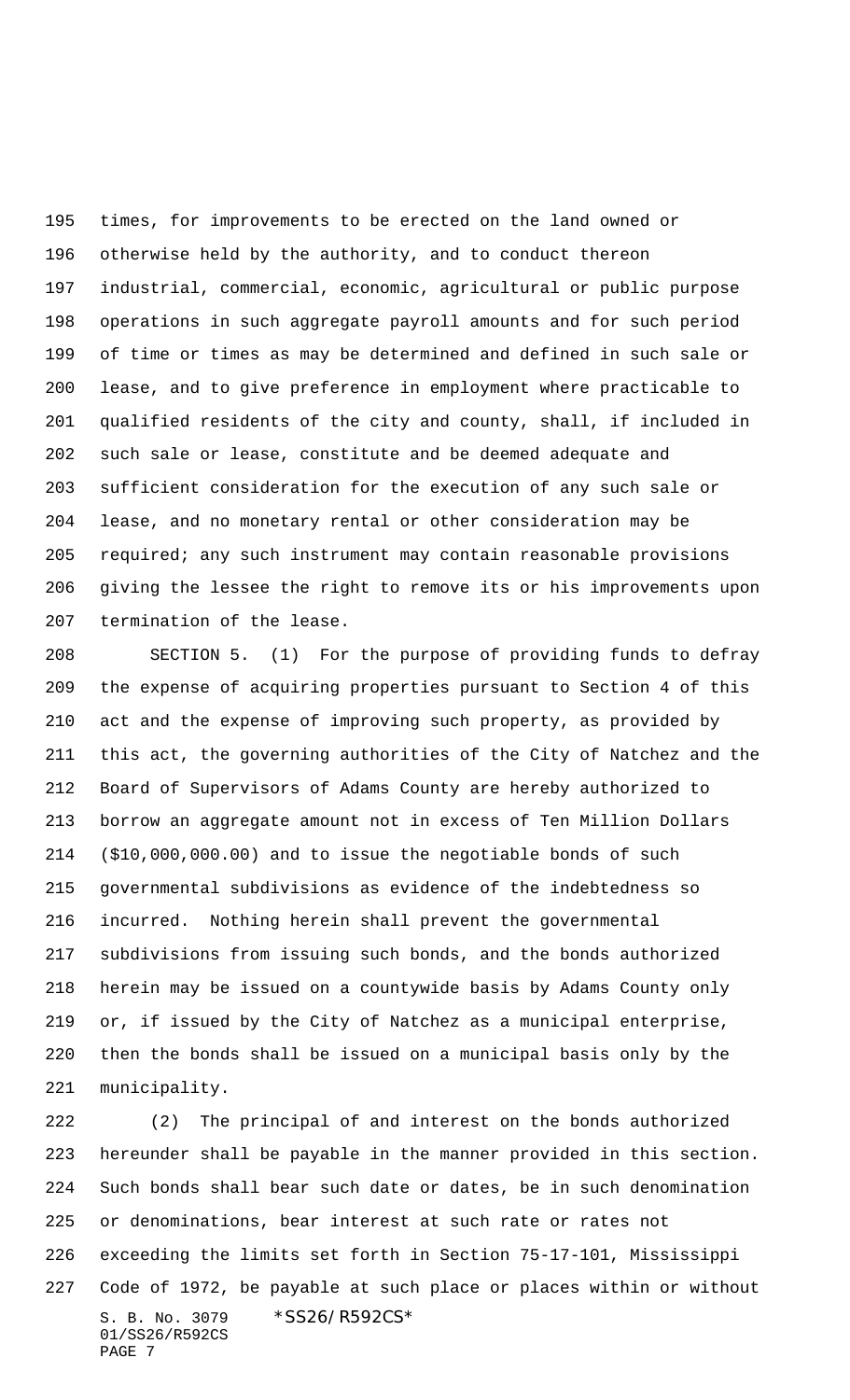the State of Mississippi, shall mature absolutely at such time or times, not to exceed twenty-five (25) years from the date of issue, be redeemable before maturity at such time or times, and upon such terms, with or without premium, shall bear such registration privileges, and shall be substantially in such form, all as determined by resolution of the governing authorities of the city or the board of supervisors, as appropriate. Such bonds shall be executed on behalf of the governmental subdivisions in the manner provided by law for general obligation bonds of the respective governmental subdivisions.

S. B. No. 3079 \*SS26/R592CS\* 01/SS26/R592CS PAGE 8 (3) Before issuing any bonds under the provisions of this section, the governmental subdivisions shall, by resolution spread upon their respective minutes, declare their intention to issue bonds for the purposes authorized by this act, shall state in such resolution the amount of bonds proposed to be issued, and shall likewise fix in such resolution the date upon which the governmental subdivisions propose to direct the issuance of such bonds. Notice of such intention shall be published once a week for at least three (3) consecutive weeks in a newspaper published or having a general circulation in Adams County, Mississippi, with the first publication of such notice to be made not less than twenty-one (21) days prior to the date fixed in the resolution declaring the intent to issue the bonds, and the last publication to be made not more than seven (7) days prior to such date. If, on or before the date specified in the resolution, ten percent (10%) of the qualified electors of the governmental subdivision proposing to issue such bonds shall file a written protest against the issuance thereof, then an election upon the issuance thereof shall be called and held as hereby provided. If no such protest be filed, then the bonds may be issued without an election on the question of the issuance thereof at any time within a period of two (2) years after the date specified in the resolution. If an election is required by the protest of the appropriate number of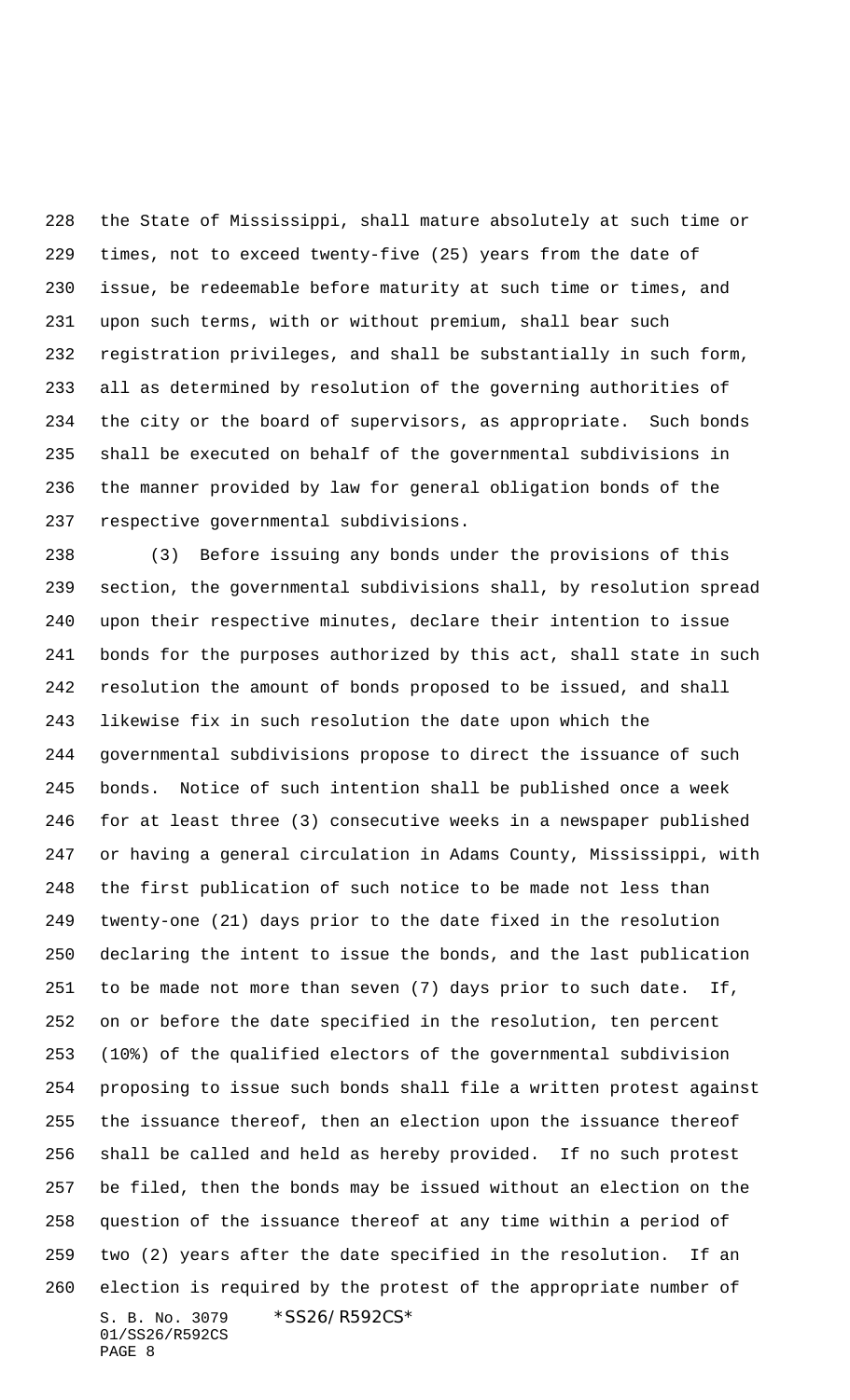qualified electors of the governmental subdivision, then an election shall be held by such subdivision under the applicable laws. Provided, however, that nothing in this act shall prevent such subdivision from calling an election, whether required by ten percent (10%) of the qualified electors or not, in which event it shall not be necessary to publish the resolution of intent above described.

 (4) At such election, all qualified electors of the governmental subdivision may vote, and the ballots used in such election shall have printed thereon a brief statement of the amount and purposes of the proposed bond issue and the words "FOR THE BOND ISSUE" and the words "AGAINST THE BOND ISSUE," and the 273 voters shall vote by placing a cross  $(X)$  or check  $(V)$  opposite their choice on the proposition.

 (5) When the results of any such election shall have been canvassed by the election commission of the governmental subdivision, and certified to the subdivision, it shall be the duty of the governing body of the governmental subdivision to determine and adjudicate whether a majority of the qualified electors residing in such subdivision and voting in such election voted in favor of such bonds, failing of which the proposed bond issue shall be declared as disapproved. If the bond issue shall be approved, the governmental subdivision may issue such bonds within two (2) years from the date of such election, or within two (2) years after final favorable determination of any litigation affecting the issuance of such bonds at such time or times and in such amount or amounts, not exceeding that specified in the notice of the election, as shall be deemed proper by the governmental subdivision.

S. B. No. 3079 \* SS26/R592CS\* 01/SS26/R592CS PAGE 9 (6) The full faith, credit and resources of the governmental subdivisions shall be irrevocably pledged for the repayment of bonds and the interest thereon issued by such subdivisions. It shall be the duty of the governmental subdivisions annually to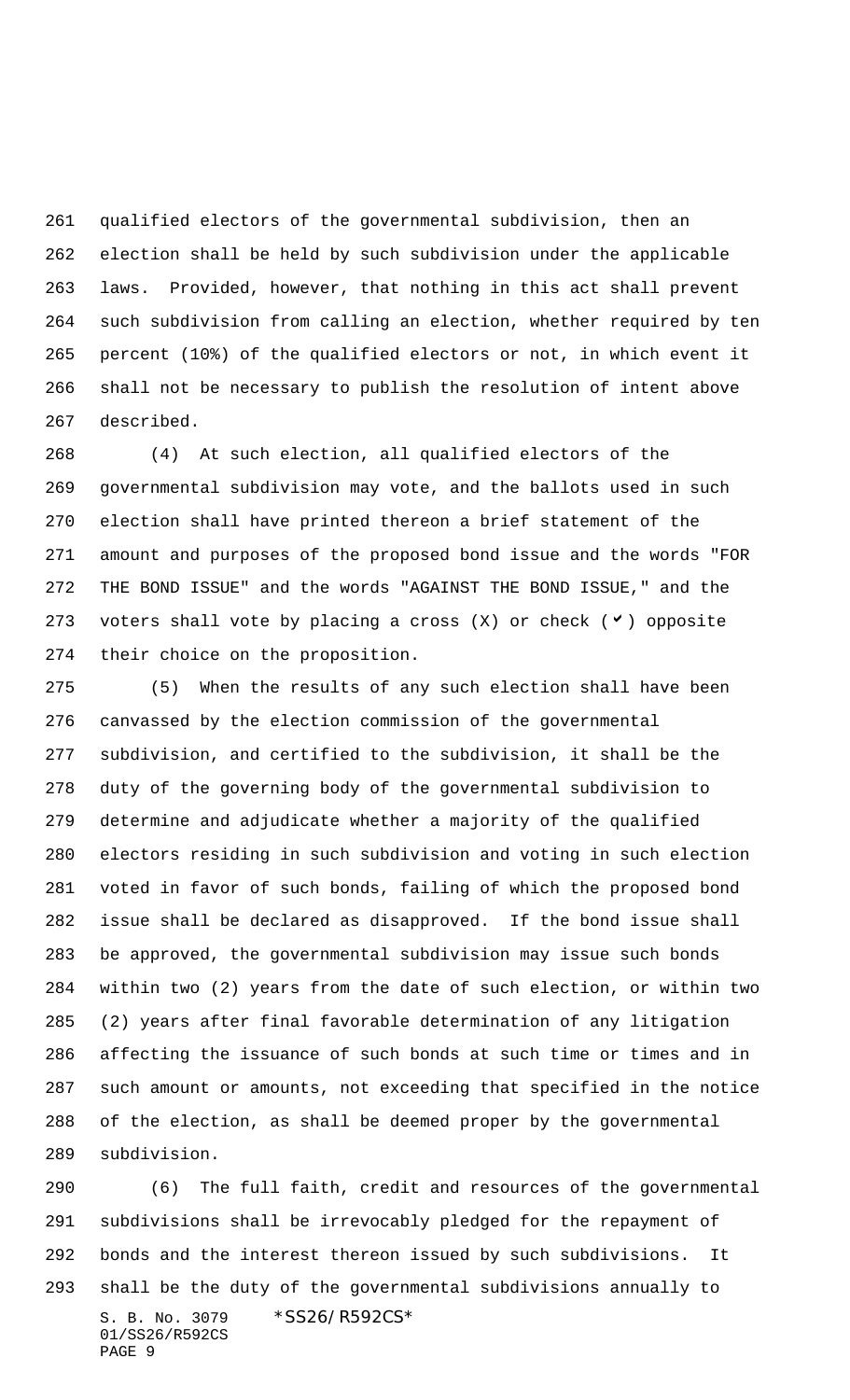levy and collect a special tax upon all of the taxable property within such subdivisions which shall be sufficient to provide for the payment of the principal and interest on the respective bonds issued, according to the terms thereof; provided, however, any income derived by the governmental subdivisions from the sale or lease of the property authorized to be acquired under this act shall be used for the retirement of the bonds authorized to be sold under the foregoing sections. Further, if such bonds have been heretofore issued, or shall be hereafter issued, by only one (1) of the participating governmental subdivisions under the provisions of this act, the other participating governmental subdivision not issuing such bonds is hereby authorized to enter into an agreement by which it may contribute from any funds available, including, but not limited to, sales tax revenues, and funds other than those created by an ad valorem tax levy, to the bond and interest sinking fund created for the retirement of such bonds.

S. B. No. 3079 \* SS26/R592CS\* 01/SS26/R592CS PAGE 10 (7) The bonds issued hereunder shall be exempt from all taxation in the State of Mississippi except gift and inheritance taxes, and their inclusion in any statutory debt limitation shall be governed by the laws applicable to the issuance of bonds as authorized and provided by Section 19-9-5, Mississippi Code of 1972, as it applies to Adams County, and Section 21-33-303, Mississippi Code of 1972, as it applies to the City of Natchez. SECTION 6. (1) The governing authorities of the City of Natchez, Mississippi, and the Board of Supervisors of Adams County, Mississippi, are each hereby authorized and empowered to annually levy a special tax not to exceed two (2) mills, respectively, of their valuations and assessments, and to annually set aside and appropriate the proceeds of such levy to the Natchez-Adams County Development Authority for the purposes herein contained. In lieu of, or in addition to, the funds derived from a special levy herein provided, the Mayor and Board of Aldermen of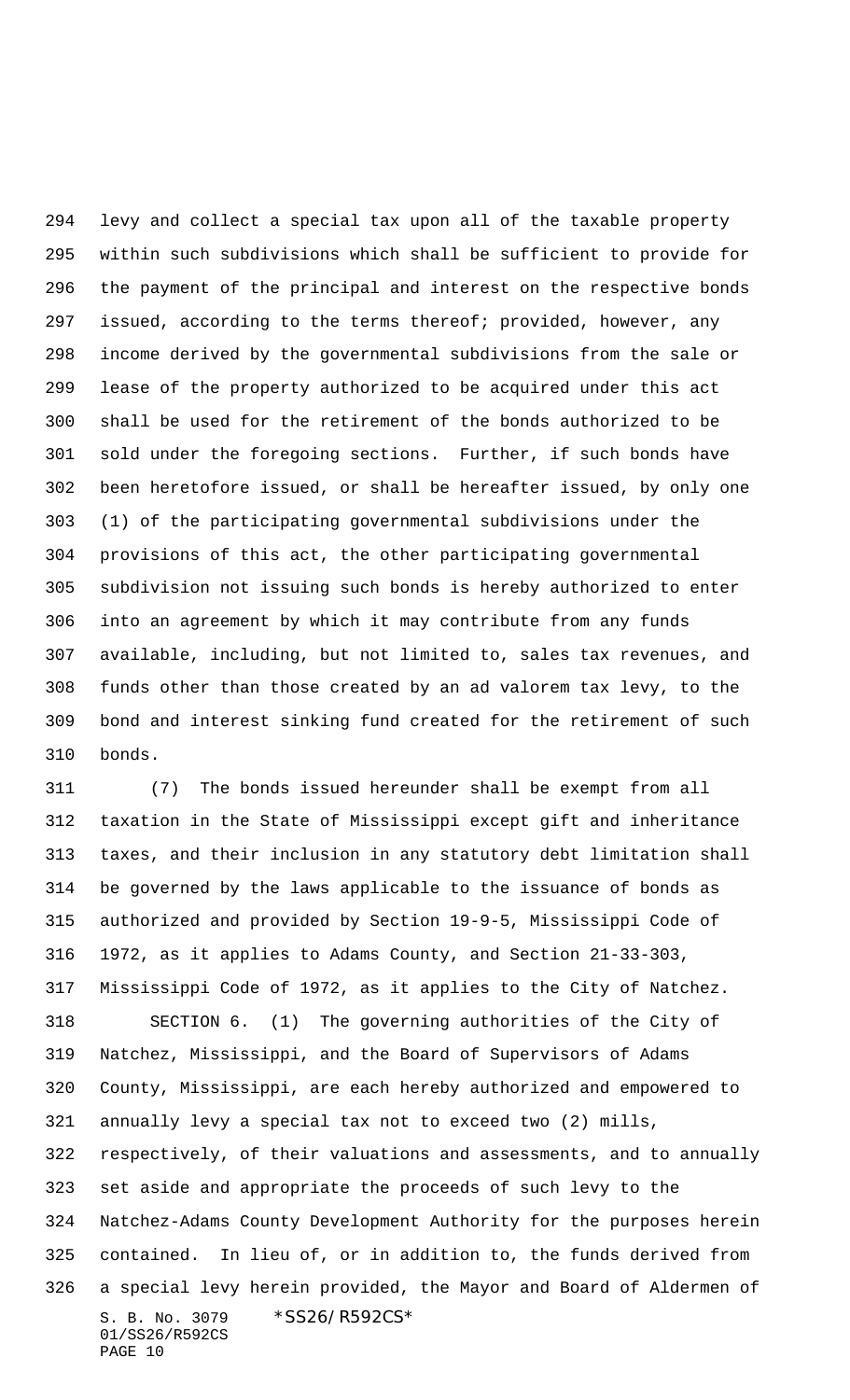the City of Natchez, and the Board of Supervisors of Adams County, Mississippi, are hereby authorized and empowered to fund the authority from such excess funds as may be available in the treasuries of such public bodies. Notwithstanding anything to the contrary, the contributions of Adams County and the City of Natchez shall be on a basis of sixty percent (60%) and forty percent (40%), respectively, and the governing authorities of the city and the board of supervisors of the county shall meet annually in the month of August to determine and agree upon the total levy or appropriation to be made for the ensuing fiscal year by the city and the county, which shall require the consent of the governing authorities of the city and the board of supervisors of the county. Further, the funds as appropriated for the authority shall be unrestricted by the appropriating entity and shall be used by the authority solely for the purposes set forth in this act.

 (2) The levy authorized by this section shall not be revoked or diminished until such time as any loan or loans incurred by the authority are fully satisfied.

 (3) All loans or other liabilities presently outstanding, as well as all assets, real or personal, of the Natchez-Adams County Economic and Community Development Authority created under Chapter 702, Local and Private Laws of 1971, as amended, shall be and are hereby recognized as assets and liabilities of the Natchez-Adams County Development Authority created under this act.

 SECTION 7. The authority shall have power to receive, in addition to the levies herein provided, other tax monies, private and public donations, and monies from other sources, and may, with the same, expend money to advertise, publicize or promote the industrial, commercial, recreational and educational advantages, opportunities, resources and facilities of the City of Natchez and Adams County.

S. B. No. 3079 \*SS26/R592CS\* 01/SS26/R592CS PAGE 11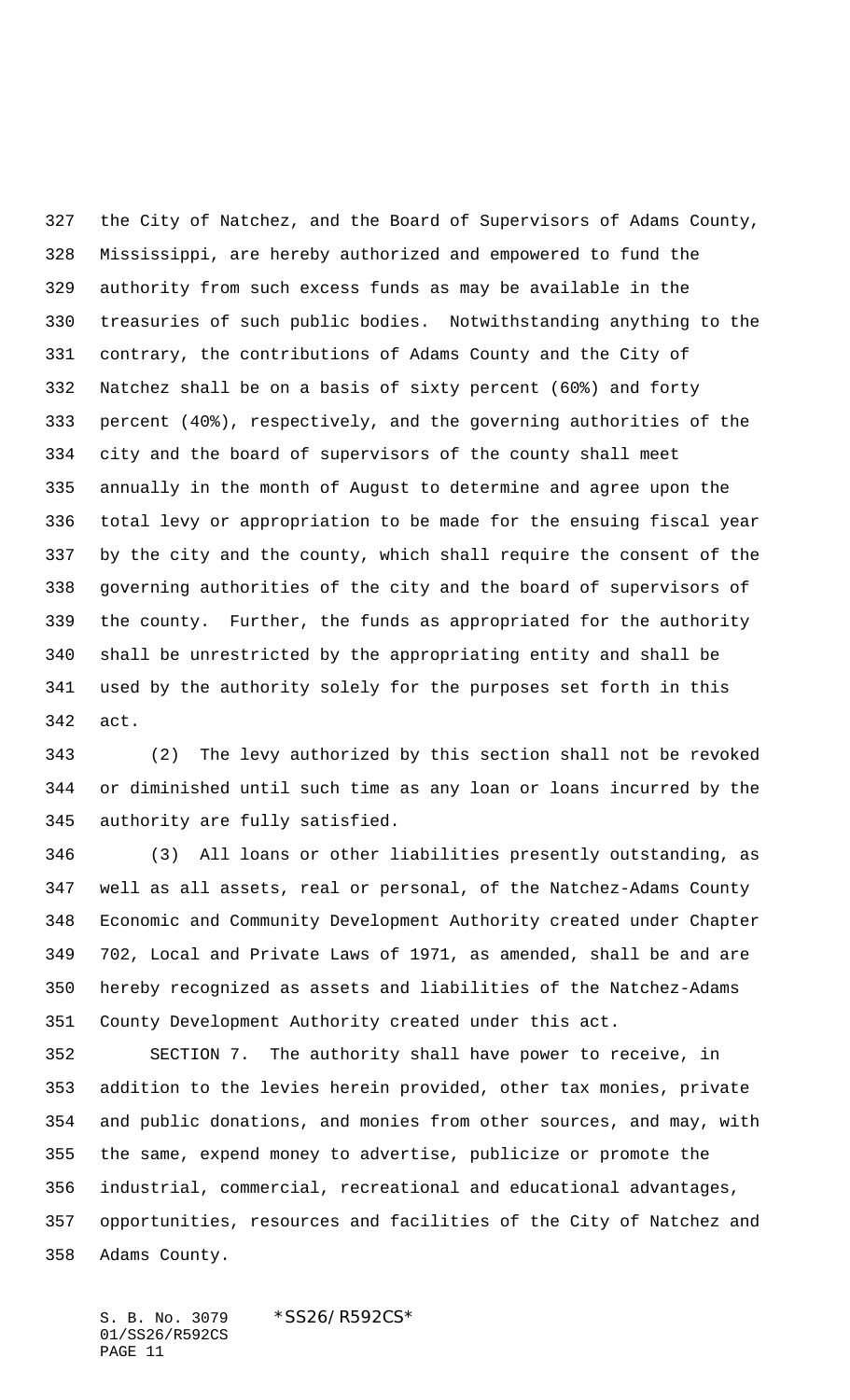SECTION 8. All funds appropriated to the Natchez-Adams County Development Authority or donated thereto, pursuant to the provisions of this act, shall be kept in a separate account in a depository to be selected by the authority, and all expenditures from such funds shall be made only upon the prior approval of the authority by check signed by the chairman or vice chairman of the authority and countersigned by the secretary-treasurer.

 SECTION 9. As to all money received by the authority, the Natchez-Adams Development Authority shall keep full, complete and accurate records of all of its expenditures, which records shall at all times be available for inspection by the governing authorities of the City of Natchez, Mississippi, and the Board of Supervisors of Adams County, Mississippi, and members of the public at large. The authority shall make and render quarterly detailed accountings to both of the governing authorities of the City of Natchez and the Board of Supervisors of Adams County of all sums of money appropriated to and expended by the authority under the provisions of this act. An annual detailed audit shall be published in a newspaper published locally and having a general circulation throughout Adams County, Mississippi.

 SECTION 10. The tax levy herein authorized may be levied and collected without regard to any tax or levy limitation or restriction contained in any law, general or special, and shall not be charged against the general fund taxes or either governing body, this act being supplemental and cumulative to any and all laws relating to tax levies.

 SECTION 11. The special ad valorem tax millage authorized by this act shall not be reimbursable by the state under the provisions otherwise made for reimbursements under the homestead exemption laws.

S. B. No. 3079 \* SS26/R592CS\* 01/SS26/R592CS PAGE 12 SECTION 12. Chapter 702, Local and Private Laws of 1971, as amended by Chapter 904, Local and Private Laws of 1973, as amended by Chapter 991, Local and Private Laws of 1975, as amended by